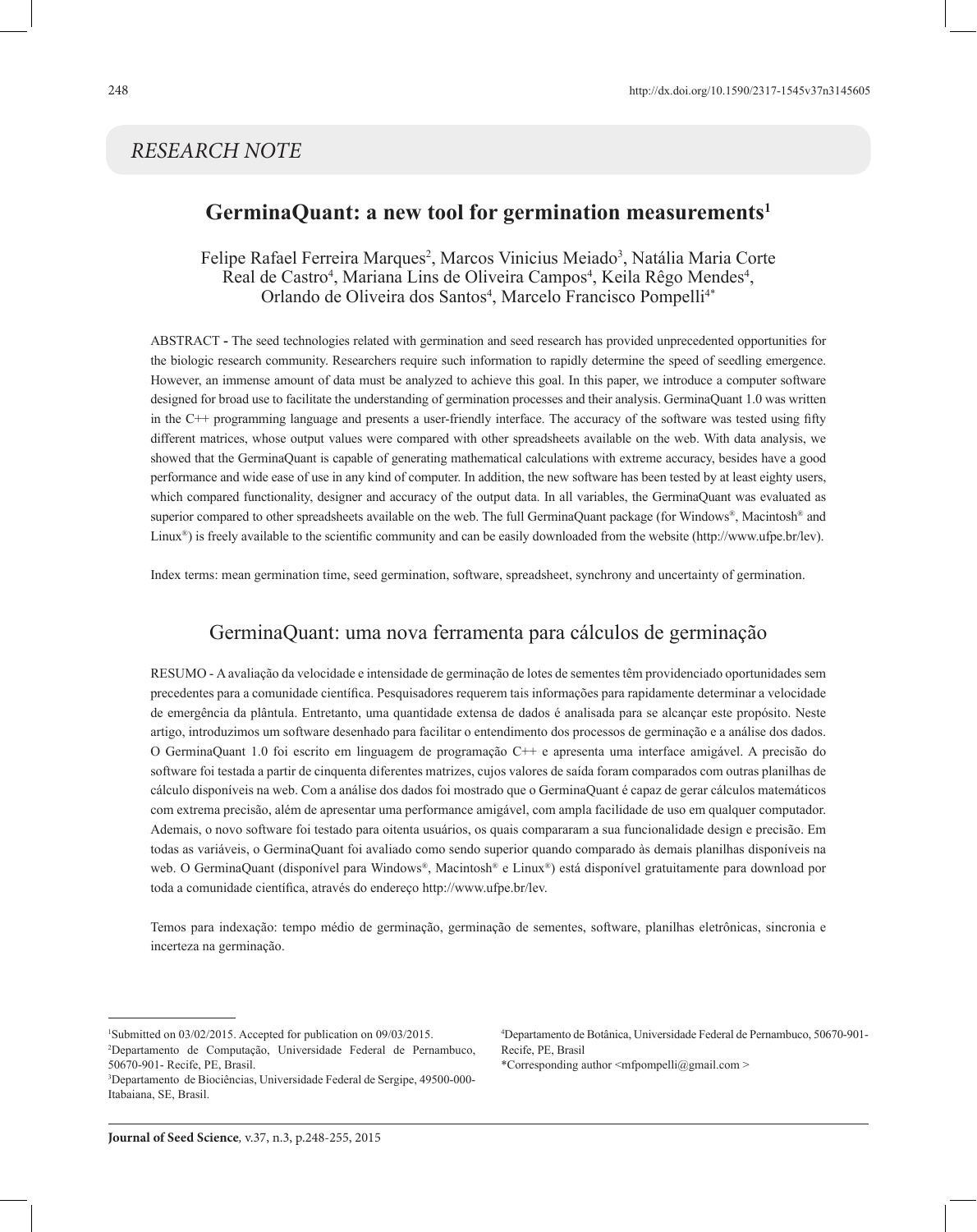### **Introduction**

Seeds are the most sophisticated means of propagation created by plant evolution. They are indispensable for human society as food sources and as starting materials for new crops (Joosen et al. 2010). Seed physiology and technology have provided valuable tools for the production of high-quality seeds, seed treatments and optimal storage conditions. In fundamental research, seeds are studied exhaustively and systems biology approaches are undertaken to fully explore dormancy and germination (Penfield and King, 2009). The increasing demand for total quality from seed companies has required the implementation of testing that is increasingly safe, with the goal of ensuring the quality of the final product (Sinício et al., 2009). For instance, seed dormancy has been found to be a crucial mechanism to avoid fatal germination, thus assuring seedling survival under highly unpredictable climatic environments (Baskin and Baskin, 1998). The percentage of germination, although very often used, is not very explanatory. Currently, there is a lack of information about the start time, rate, and uniformity of germination, which are essentially important for normally distributed seed population and for seed companies. This feature could be solved by the introduction of the mean germination time (MGT), uncertainty (U), and synchrony (Z) of germination (Miranda et al., 2014; Ranal and Santana, 2006). However, in this type of experiment the number of germination assays required is immense, which can lead to human error or misjudgment of seed treatments. Thus, accuracy of germination and data processing necessitate the development of a comprehensive software program using a computer language to exclude all the time-consuming manual operations involved in formulating and calculating seed germination features.

In the last two decades, the advent of computer processing has allowed for the quantification of several seed germination features. In fact, a variety of computational techniques have been proposed to improve the visualization of seed germination data. These techniques include the capture of seed digital images (Dell'Aquila, 2009; Hoffmaster et al. 2005; Wagner et al. 2011) and their processing (Sako et al., 2001); Sinício et al. 2009. Moreover, the cost of such software ranges from zero (*i.e.*, freeware families) to thousands of dollars. The high cost of germinating software and the hardware necessary to run it means that only private companies or well-funded organizations are able to afford these softwares. Furthermore, with the availability of inexpensive, high-powered desktop computers and several advances both in the accessibility and maturation of freeware and open-source software, there is little need for customized computing platforms running proprietary

and expensive office and bioinformatics software. Although many low-cost software programs are now available, we are unaware of any software allowing calculations of germination and that is also easy to use, can be run on different operating systems and does not require in-depth help systems or on-line help system or the need for powerful machines to run. It should be noted that to date, there is no free software that allows the calculation of germination and the degree of synchronization of this process. There are, however, some freely spreadsheets which in *stricto sensu* are not really a software but a set of spreadsheets developed on Microsoft® Excel package. On this category are included the spreadsheets developed by Ranal et al. (2009), Joosen et al. (2010) and Miranda et al. (2014). The major limitation of the spreadsheets proposed by Miranda et al. (2014) and Ranal et al. (2009) is the impossibility of working with different treatments in the same file at the same time; each treatment or situation must be interpreted in different spreadsheets which are time consuming in addition to being tedious. The spreadsheets proposed by Joosen et al*.* (2010) would be the only, therefore allowing the calculation of two or more treatments at the same time. However, this "software" is not a tool of universal domain, it requires the user to deeply understand the functioning of these spreadsheets to better explore the tool and its features. Therefore, the scope of this paper is focused on describing GerminaQuant 1.0 as a new software program for measuring seed germination data.

## **Material and Methods**

#### *Problem to solve*

Overall, GerminaQuant 1.0 is a well-designed germination calculator. GerminaQuant 1.0 integrates a variety of formula and equations for measuring germination percentage, mean germination time (MGT), uncertainty (U), and synchrony (Z). MGT is calculated by equation 1, where  $t_i$  is time from the start of the experiment to the  $i<sup>th</sup>$  observation;  $n<sub>i</sub>$  is the number of seeds germinated in  $i<sup>th</sup>$  time (not the accumulated number but the number corresponding to the  $i<sup>th</sup>$  observation), and  $k$  is the last time of germination. The uncertainty of the germination process is calculated by equations 2 and 3, where  $n_i$  is the number of seeds germinated in  $i<sup>th</sup>$  time and  $k$  is the last day of observation. The synchrony of germination is calculated by equations 4 and 5, where  $C_n$ , 2 is the combination of the seeds germinated in  $i<sup>th</sup>$  time, two by two, and  $n<sub>i</sub>$  is the number of seeds germinated in *i th* time.

$$
MGT = \frac{\sum_{i=1}^{k} n_i t_i}{\sum_{i=1}^{k} n_i} = \text{Equation 1}
$$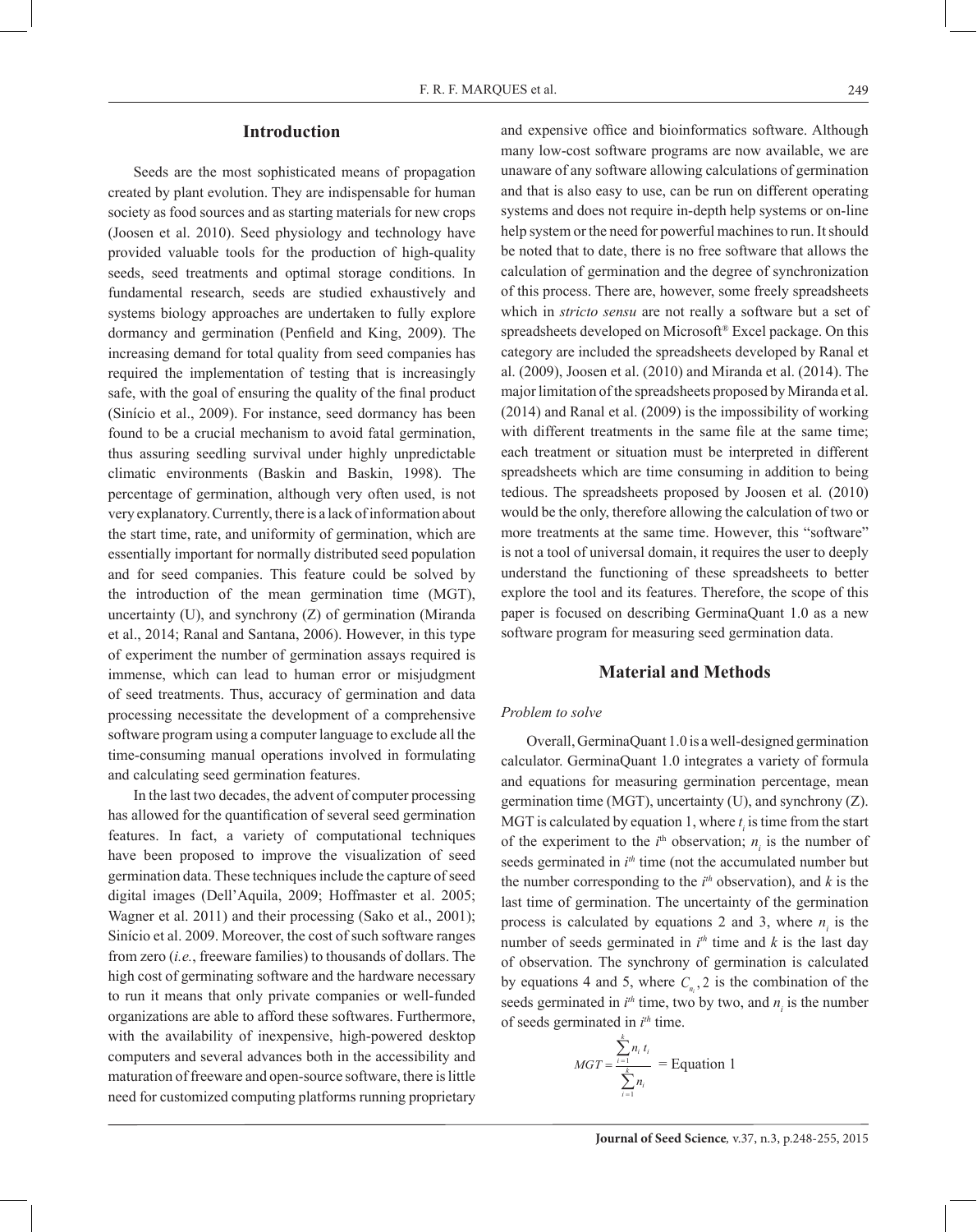$$
U = -\sum_{i=1}^{k} f_i \log_2 f_i = \text{Equation 2}
$$
\n
$$
f = \frac{n_i}{\sum_{i=1}^{k} n_i} = \text{Equation 3}
$$
\n
$$
Z = \frac{\sum_{i=1}^{k} C_{n_i}, 2}{C_{\sum n_i, 2}} = \text{Equation 4}
$$
\n
$$
C_{n_i}, 2 = \frac{n_i (n_i - 1)}{2} = \text{Equation 5}
$$

#### *Software description*

GerminaQuant 1.0 is written in C++ programming code plus a Qt framework for the graph interface. C++ is one of the most popular programming languages TiobeSoftware, 2014 because it is a general-purpose programming language that is free-form and compiled. It provides imperative, objectoriented and generic programming features. Various entities provide both open-source and proprietary C++ compiler software, including FSF, LLVM, Microsoft<sup>®</sup> and Intel<sup>®</sup> Schildt, 1998. Qt is a cross-platform application framework that is widely used for developing application software with a graphical user interface (GUI) (in which cases Qt is classified as a widget toolkit) and is also used for developing non-GUI programs such as command-line tools and consoles for servers Ezust and Ezust (2006). Qt uses standard C++ but makes extensive use of a special code generator (called the Meta Object Compiler, or MOC) together with several macros to enrich the language. Qt can also be used in several other programming languages via language bindings. It runs on the major desktop platforms and some of the mobile platforms (Blanchette and Summerfield, 2006).

Both 32- and 64-bit versions of GerminaQuant 1.0 are freely available for Windows® XP and higher, Linux and Mac platforms. The system, with high processor power and physical memory able to quickly process a large number of data points, requires a Pentium PC with a minimum of 120 MB free hard disk space and 16 MB RAM. Overall, the design of the software allows the user to quickly adapt to it.

#### *Test software and survey with users*

To evaluate the efficiency of the developed software, fifty simulations of matrices of germination obtained with empirical data were performed using the GerminaQuant 1.0 software. The output results were compared with those generated by the spreadsheet described by Miranda et al. (2014), Ranal et al. (2009) and Joosen et al. (2010). Feedback from users is welcome and will be used to improve the program and to correct unforeseen flaws. To collect initial user feedback, both software and a form on which the user answered questions regarding the functionality were made available on the web. On this form, the user was to evaluate the user interaction, processing speed, and graphical interface and compare between GerminaQuant 1.0 and the spreadsheets developed by Miranda et al. (2014), Ranal et al. (2009) and Joosen et al. (2010). To cope it, a Likert scale was used in which the user assigned a value of 5 to 1, in descending order of satisfaction. In this scale, 5 denote completely satisfied, 4 denotes partially satisfied, 3 denotes satisfied but needs strong adjustments, 2 denotes partially unsatisfied, and 1 denotes completely unsatisfied (Likert, 1932). After completing the form, all users signed a waiver, starting that they understood the research goals and that no personal information would be disclosed. The relative importance of the advantages and disadvantages of GerminaQuant 1.0 versus the spreadsheets were calculated as the arithmetic average of the scores given to each of the variables evaluated, which were later ranked by category, and new calculations were performed.

### **Results and Discussion**

#### *Software description*

The software presented here represents a novel and efficient analysis tool for computing seed germination. It is designed to be up-to-date, convenient, and reliable tool for experts in different fields (*e.g.*, botany, agronomy, animal husbandry), allowing for the calculation of germination features after any seed treatment. GerminaQuant 1.0 is copyrighted by the authors and registered at the Brazilian Patent Office (Instituto Nacional de Propriedade Industrial, INPI) under number BR5120140006301, and 907877630 for software trademark. GerminaQuant 1.0 has a simple interface to allow researchers with little training in mathematics to engage in computations with a seed germination calculator and easily obtain results. GerminaQuant 1.0 for Windows®, Macintosh®, and Linux® platforms, is freely available but is not an open-source programming code. With a small source code of only 1.63 Mb, GerminaQuant 1.0 shows good performance, taking only 1-2 s to run all sequences of calculations.

At Windows Vista and upper, the GerminaQuant 1.0 should be installed by clicking on the germinaquant eng windows. msi. The user should select the destination location where the software is to be installed. If the user does not change the original folder, GerminaQuant 1.0 must be installed in C:\Program Files\ GerminaQuant. The user is asked "where should Setup place the program's shortcuts?" and whether a start menu folder should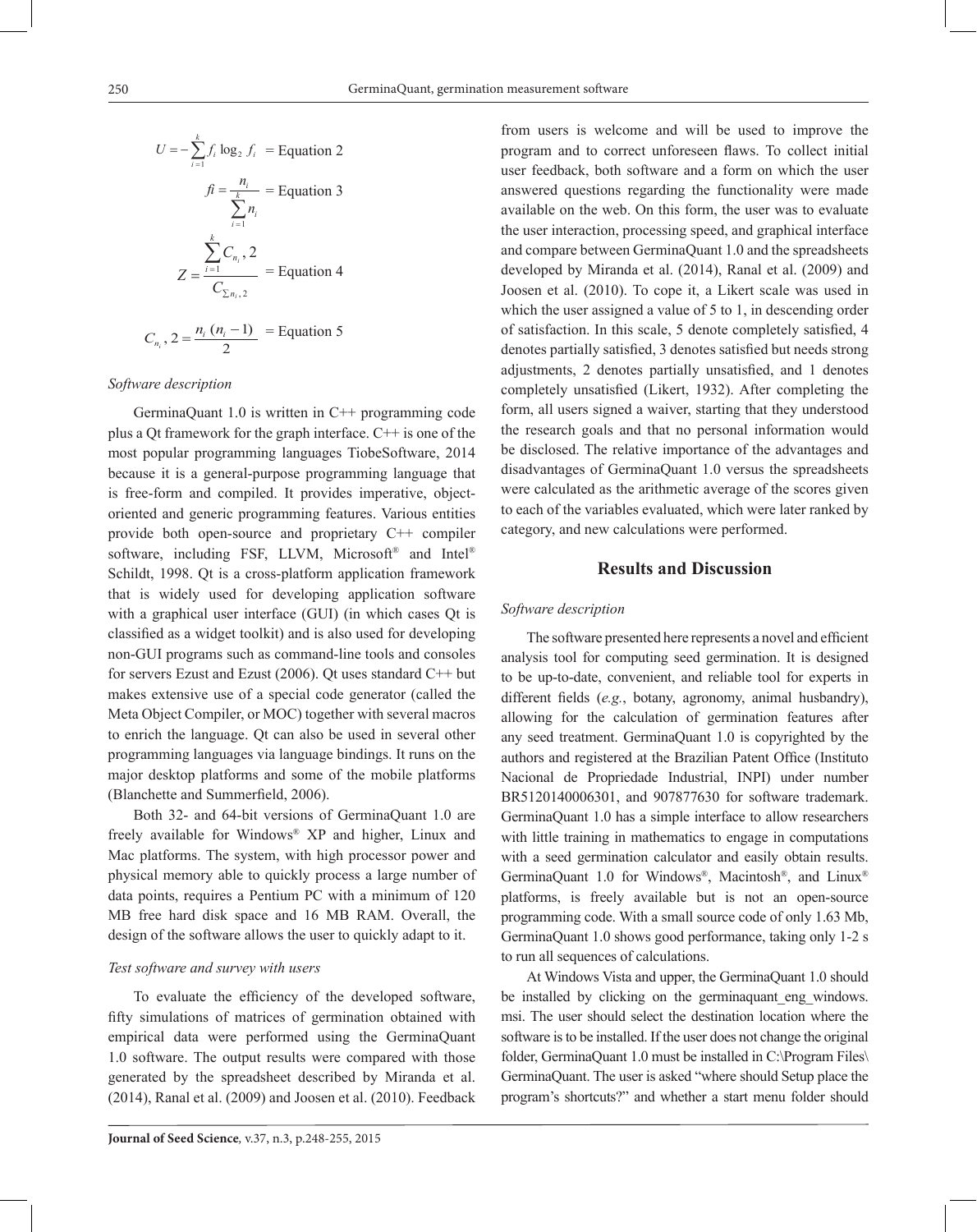be created. We advise that the original information remain unchanged. The user can then select more configuration option during the setup, such as "Create a desktop icon" and "Create a Quick Launch icon", which may facilitate starting the software. Once the software is installed and started, a splash screen appears. On this screen, information about the software version, the coordinator, and developer are presented. A Welcome screen then appears on which the user should select "New Spreadsheet" or "Open Spreadsheet". Clicking the 'New Spreadsheet' button allows the creation of the file into which all the subsequent details will be stored. A window then appears that provides information explaining the steps that need to be taken to finish creating the matrix, such as 'Nº of days', 'Nº of replications', and  $N<sup>o</sup>$  of seeds by 'replications'. In this step, empty cells are not allowed; the system then sends an error message asking the user to review the input data. After inputting the data, the appropriate parameters are put into the matrix, allowing the user to directly enter germination data, either by typing or by cuttingand-pasting from other sources. It is worth noting that when the germination is zero, the user can leave the cell blank because the software understands an empty cell as a zero value. Caution should be taken when entering data because it is necessary to enter the number of seeds germinated at the *i*<sup>th</sup> observation (not the accumulated values). Another way to enter data are sequence File | New or clicking New Spreadsheet from the Menu button.

After filling the matrix with seed germination data, the user can proceed to the calculations of germination parameters. This issue should be accessed by the sequence Calculation | Calculate or using command "Ctrl  $+ K$ " or by clicking Calc in the Menu Button. Special attention should be given to the synchrony, a quotient between the sum of the partial combinations of the number of seeds germinated in each  $t_i$ , two by two. The reason is that in a situation in which no seed germinated, synchrony is not allowed, and the software sends the message 'nan', meaning no synchrony of germination (more details on this function can be found in Ranal et al. (2009).

The results of calculations together with the matrix can be saved as a GQ or PDF file through the option File | Salve As. Pre-existing GQ files can be entered using the Open button or Open Spreadsheet. This tool may seem trivial but can be handy at times because it allows the loading of previously saved data. The menu bar also provides links for printing the file generated by the software, sequence File | Print, and the menu Edit provides the user links for coping and pasting data from other sources, such as Microsoft® Excel.

#### *Software reliability and user evaluation*

We tested the reliability of GerminaQuant 1.0 using 50 different matrices for which the output values were compared with the values measured using previously described worksheets (Joosen et al., 2010; Miranda et al., 2014; Ranal et al., 2009). When we assessed the reliability of the data generated by GerminaQuant 1.0, we verified that this software can estimate germination percentage and MGT with high reliability because the output values were 100% identical to those estimated by the spreadsheets described by Miranda et al. (2014) and partially identical to those estimated by Ranal et al. (2009) (Figure 1). With respect of output values generated by worksheets described by Miranda et al. (2014) we verified that values were identical to the sixth decimal. However, we, also verified that output values estimated by Germinator Joosen et al. (2010) are biased and underestimate the MGT in high magnitude when compared of output values generated by GerminaQuant 1.0, or even the output values generated by Miranda et al. (2014) or Ranal et al. (2009) (Figure 1). Moreover, the MGT output data generated by worksheets described by Miranda et al. (2014) and Ranal et al. (2009) present a homoscedastic behavior (Figures 2a and 2b). However, when we compare the MGT output data generated by Germinator, we noted that the dispersion pattern of residuals did not follow a normal distribution of residual scatter plot (*i.e.*, a heteroscedastic behavior) (Figure 2c). These features can invalidate the calculated MGT because these values are significantly different of those estimated by other worksheets (Miranda et al., 2014; Ranal et al., 2009) or those values estimated by GerminaQuant 1.0 (Table 1).



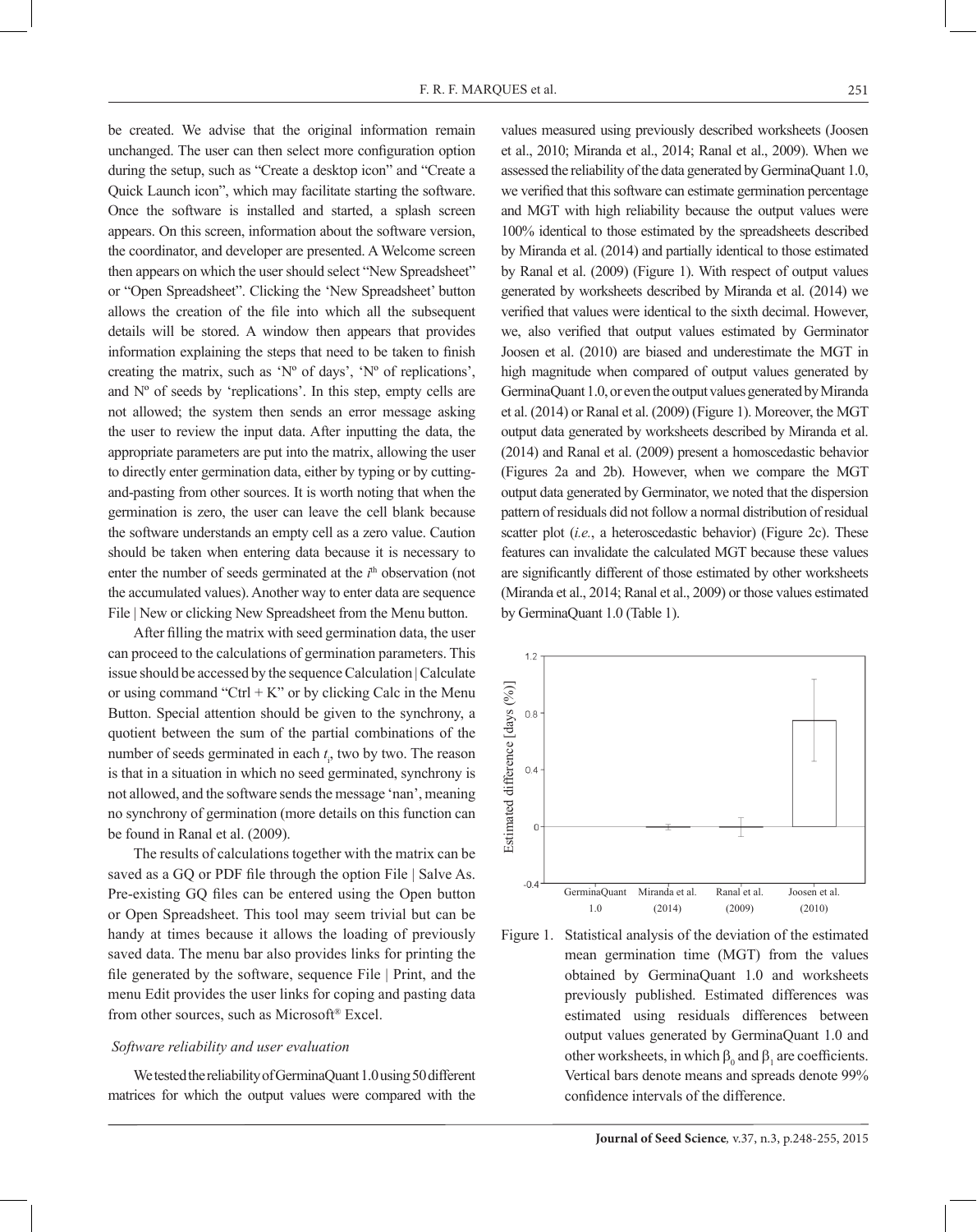

Figure 2. Dispersion pattern of residuals of values generated by worksheet proposed by Miranda et al. (2014) (A), worksheet proposed by Ranal et al. (2009) (B) and worksheet proposed by Joosen et al. (2010). In A and B the dispersion patterns presents a homoscedastic distribution and in C the residuals present a heterocedastic behavior.

The worksheets described by Joosen et al. (2010) do not allow the calculation of some features, as synchrony and uncertainty, as do GerminaQuant 1.0 which did not allow us to compare the values estimated by Germinator (Joosen et al. 2010). However, when output values generated by GerminaQuant 1.0 was compared with the spreadsheets described by Miranda et al. (2014), we verified that the uncertainty could only be estimated reliably

when the matrices contained at least 15 columns. This is due to the addition of the correction factor created by Miranda et al. (2014). When analyzed independently, this 'error' does not result in any problem; however, this factor may overestimate the values of uncertainty in longer spreadsheets. Nevertheless, we verified that the uncertainty values estimated by GerminaQuant 1.0 or those estimated by spreadsheets developed by Miranda et al. (2014); Ranal et al. (2009) were not distinct from each other by Tukey post hoc test (Table 2).

Table 1. *One-way ANOVA* summary table and Tukey's test of mean germination time.

| Source of<br>variance  | df  | Sum of<br>Squares | Mean<br>Squares | P            |  |
|------------------------|-----|-------------------|-----------------|--------------|--|
| Treatments             | 3   | 21.08573          | 7.02858         | $0.00038*$   |  |
| Residual               | 196 | 4310.30392        | 21.99135        |              |  |
| Total                  | 199 | 4331.38965        |                 |              |  |
|                        |     |                   |                 |              |  |
| Source                 |     | Means             |                 | Significance |  |
| GerminaQuant 1.0       |     | 5.00751           |                 | a            |  |
| Miranda et al. (2014)  |     | 5.01214           |                 | a            |  |
| Ranal et al. (2009)    |     | 5.01299           |                 | a            |  |
| Joosen et al. $(2010)$ |     | 4.26104           |                 | h            |  |
|                        |     |                   |                 |              |  |

significant at  $p \le 0.001$ 

Table 2. *One-way ANOVA* summary table and Tukey's test of uncertainty.

| Source of<br>variance | df             | Sum of<br>Squares | Mean<br>Squares | P                      |
|-----------------------|----------------|-------------------|-----------------|------------------------|
| Treatments            | $\mathfrak{D}$ | 0.00159           | 0.00079         | $0.9324$ <sup>ns</sup> |
| Residual              | 147            | 131.45824         | 0.89427         |                        |
| Total                 | 149            | 131.45983         |                 |                        |
|                       |                |                   |                 |                        |
| Source                |                | Means             | Significance    |                        |
| GerminaQuant 1.0      |                | 2.07032           | a               |                        |
| Miranda et al. (2014) |                | 2.07672           | a               |                        |
| Ranal et al. (2009)   |                | 2.06942           |                 | a                      |
|                       |                |                   |                 |                        |

ns not significant

GerminaQuant 1.0 was then made available for testing by the scientific community. Eighty-one completed forms were returned for the following analysis. Of the evaluators, 31% were researcher or associate professors and another 23% and 46% were, respectively, graduate students or undergraduates and professionals (Table 3).

Analyzing the answers to group 1 questions – First impressions of the software, 9.9% of the users reported difficulty with the installation of the software, which was because some of the users did not have appropriate unzip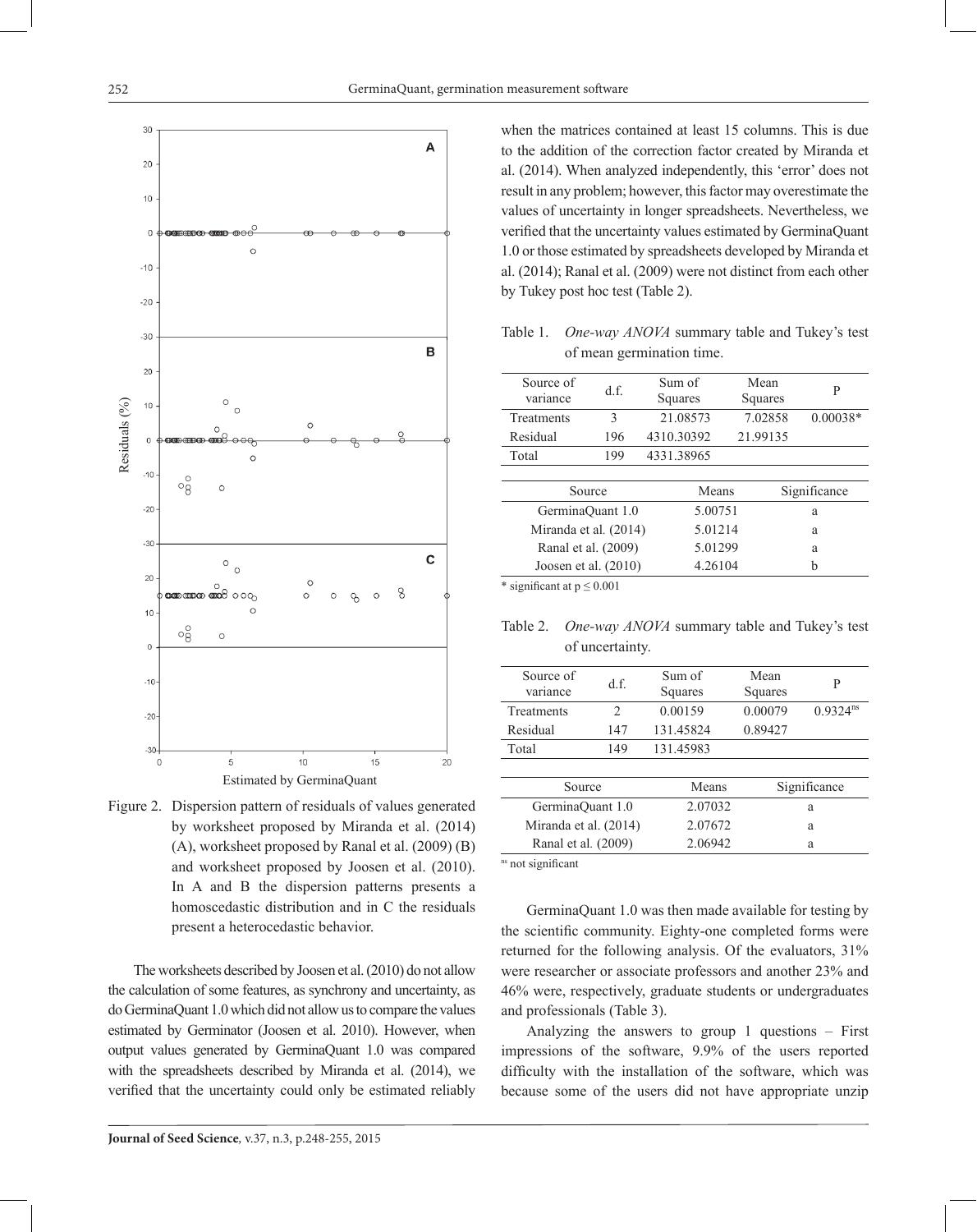software or unzip experience. We solved this problem by introducing of the .MSI extension to self-installing file. The Windows Installer (.MSI), previously known as Microsoft® Installer, is a special type of setup package that includes information related to the installation, fixing, or removal

(%)

of an application on modern Microsoft® Windows systems. The GerminaQuant 1.0 as a software was considered good or very good by 88.9% of the users, and the trademark was considered excellent by 90% of the users. Thus, the mean of this group was  $4.6 \pm 0.6$ .

Table 3. Survey responses. The forms were applied to 81 volunteers, categorized as graduate students, researcher and associate professor or undergraduates and professionals, distributed in at least five Brazilian regions. To rank the scores of questions we used the Likert scale, where the user assigned a value of 5 to 1, in descending order of satisfaction. In this scale, 5 denotes completely satisfied, 4 denotes partially satisfied, 3 denotes satisfied but needs strong adjustments, 2 denotes partially unsatisfied, and 1 denotes completely unsatisfied.

|                                                     | Graduate       | Researcher and      | Undergraduates and | All together   |
|-----------------------------------------------------|----------------|---------------------|--------------------|----------------|
|                                                     | students       | associate professor | professionals      |                |
| Age, mean $(SD)$                                    | $27.0 \pm 5.3$ | $33.4 \pm 6.6$      | $26.3 \pm 6.6$     | $28.1 \pm 7.1$ |
| Works on botanical area, n (%)                      | 18(22.2)       | 19(23.5)            | 37(45.7)           | 74 (91.4)      |
| Studying or studied seed germination, $n$ (%)       | 14(17.3)       | 17(21.0)            | 29(35.8)           | 60(74.1)       |
| Ranking of the software's website, $n$ (%)          |                |                     |                    |                |
| $\geq$ 4                                            | 17(21.0)       | 23(28.4)            | 35(43.2)           | 75 (92.6)      |
| $\leq$ 3                                            | 2(2.5)         | 2(2.5)              | 2(2.5)             | 6(7.4)         |
| Easy to downloading software, $n$ (%)               |                |                     |                    |                |
| $\geq$ 4                                            | 15(18.5)       | 23(28.4)            | 36(44.4)           | 74 (91.4)      |
| $\leq$ 3                                            | 4(4.9)         | 2(2.5)              | 1(1.2)             | 7(8.6)         |
| Easy of software installation, $n$ (%)              |                |                     |                    |                |
| $\geq 4$                                            | 16(19.8)       | 22(27.2)            | 35(43.2)           | 73 (90.1)      |
| $\leq$ 3                                            | 3(3.7)         | 3(3.7)              | 2(2.5)             | 8(9.9)         |
| GerminaQuant 1.0 as a software, n (%)               |                |                     |                    |                |
| $\geq 4$                                            | 15(18.5)       | 23(28.4)            | 34(42.0)           | 72 (88.9)      |
| $\leq$ 3                                            | 4(4.9)         | 2(2.5)              | 3(3.7)             | 9(11.1)        |
| GerminaQuant 1.0 trademark, n (%)                   |                |                     |                    |                |
| $\geq 4$                                            | 16(19.8)       | 22(27.2)            | 35(43.2)           | 73 (90.1)      |
| $<$ 3                                               | 3(3.7)         | 3(3.7)              | 2(2.5)             | 8(9.9)         |
| Ranking of group 1, $n$ (%)                         |                |                     |                    |                |
| $\geq 4$                                            | 13(16.0)       | 22(27.2)            | 35(43.2)           | 70 (86.4)      |
| $\leq$ 3                                            | 6(7.4)         | 3(3.7)              | 2(2.5)             | 11(13.6)       |
| Easy to make a data input matrix, $n$ (%)           |                |                     |                    |                |
| $\geq$ 4                                            | 17(21.0)       | 22(27.2)            | 35(43.2)           | 74 (91.4)      |
| $\leq$ 3                                            | 2(2.5)         | 3(3.7)              | 2(2.5)             | 7(8.6)         |
| Easy to understanding the output data, $n$ (%)      |                |                     |                    |                |
| $\geq 4$                                            | 18(22.2)       | 20(24.7)            | 36(44.4)           | 74 (91.4)      |
| $\leq$ 3                                            | 1(1.2)         | 5(6.2)              | 1(1.2)             | 7(8.6)         |
| Ability to work with multiple worksheets, $n$ (%)   |                |                     |                    |                |
| $\geq$ 4                                            | 18(22.2)       | 20(24.7)            | 35(43.2)           | 73 (90.1)      |
| $\leq$ 3                                            | 1(1.2)         | 5(6.2)              | 2(2.5)             | 8(9.9)         |
| Ability to salve data to open later, $n$ (%)        |                |                     |                    |                |
| $\geq$ 4                                            | 18(22.2)       | 20(24.7)            | 36(44.4)           | 74 (91.4)      |
| $\leq$ 3                                            | 1(1.2)         | 5(6.2)              | 1(1.2)             | 7(8.6)         |
| Easy to print data, $n$ (%)                         |                |                     |                    |                |
| $\geq 4$                                            | 18(22.2)       | 23(28.4)            | 36(44.4)           | 77(95.1)       |
| $\leq$ 3                                            | 1(1.2)         | 2(2.5)              | 1(1.2)             | 4(4.9)         |
| Ranking of group 2, n (%)                           |                |                     |                    |                |
| $\geq 4$                                            | 17(21.0)       | 21(25.9)            | 35(43.2)           | 73(90.1)       |
| $\leq$ 3                                            | 2(2.5)         | 4(4.9)              | 2(2.5)             | 8(9.9)         |
| Outputs of GerminaQuant x Ranal's worksheets, n (%) |                |                     |                    |                |
| $\geq 4$                                            | 18(22.2)       | 24(29.6)            | 37(45.7)           | 79 (97.5)      |
| $\leq$ 3                                            | 1(1.2)         | 1(1.2)              | 0(0.0)             | 2(2.5)         |

 $\sim$  4  $\sim$  4  $\sim$  4  $\sim$  4  $\sim$  4  $\sim$  4  $\sim$  4  $\sim$  4  $\sim$  4  $\sim$  4  $\sim$  4  $\sim$  4  $\sim$  4  $\sim$  4  $\sim$  4  $\sim$  4  $\sim$  4  $\sim$  4  $\sim$  4  $\sim$  4  $\sim$  4  $\sim$  4  $\sim$  4  $\sim$  4  $\sim$  4  $\sim$  4  $\sim$  4  $\sim$  4  $\sim$  4  $\sim$  4  $\sim$  4  $\sim$  $\ldots$ continuation  $\ldots$ continuation  $\ldots$ continuation  $\ldots$ ...continuation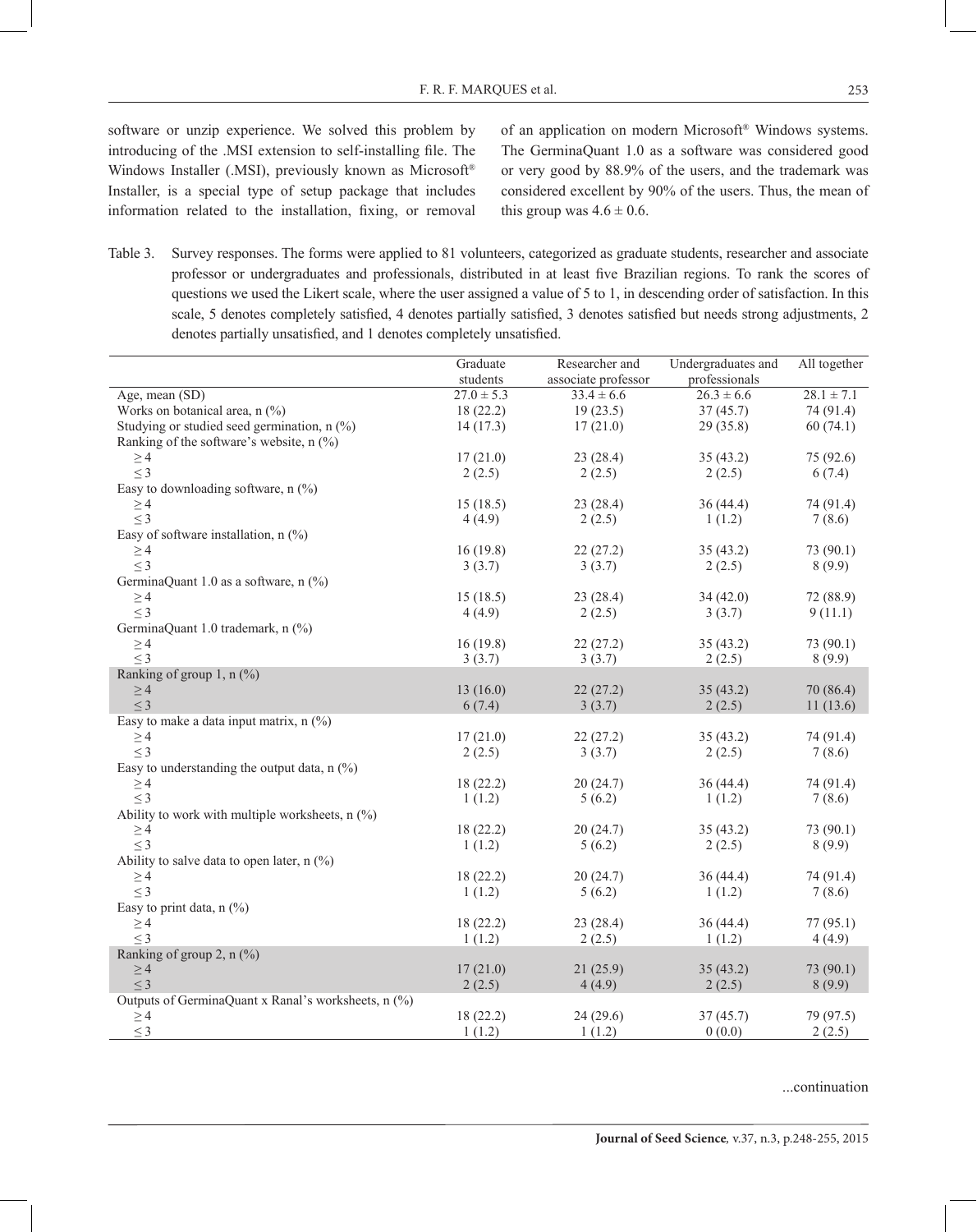|                                                   | Graduate | Researcher and      | Undergraduates and | All together |
|---------------------------------------------------|----------|---------------------|--------------------|--------------|
|                                                   | students | associate professor | professionals      |              |
| Outputs of GerminaQuant x Miranda's worksheets, n |          |                     |                    |              |
| $(\%)$                                            |          |                     |                    |              |
| $\geq$ 4                                          | 17(21.0) | 24(29.6)            | 35(43.2)           | 76 (93.8)    |
| $\leq$ 3                                          | 2(2.5)   | 1(1.2)              | 2(2.5)             | 5(6.2)       |
| Outputs of GerminaQuant x Joosen's worksheets, n  |          |                     |                    |              |
| $(\%)$                                            |          |                     |                    |              |
| $\geq$ 4                                          | 19(23.5) | 22(27.2)            | 34(42.0)           | 75 (92.6)    |
| $\leq$ 3                                          | 0(0.0)   | 3(3.7)              | 2(3.7)             | 6(7.4)       |
| Potential for implementation of software, $n$ (%) |          |                     |                    |              |
| $\geq$ 4                                          | 19(23.5) | 25(30.9)            | 37(45.7)           | 81 (100.0)   |
| $\leq$ 3                                          | 0(0.0)   | 0(0.0)              | 0(0.0)             | 0(0.0)       |
| Ranking of group 3, $n$ (%)                       |          |                     |                    |              |
| $\geq$ 4                                          | 17(21.0) | 22(27.2)            | 35(43.2)           | 74 (91.4)    |
| $\leq$ 3                                          | 2(2.5)   | 3(3.7)              | 2(2.5)             | 7(8.6)       |

continuation...

Note: Percentage that do not add to 100 are the results of missing values.

When group 2, Software Functions, was analyzed, we found that 8.6% of the users reported difficulty with data enter using TAB on the keyboard, and another 8.6% reported some difficulty in understanding the output data. The difficulty of data entry using the keyboard was solved by the introduction of alternative data entry methods using a mouse or arrows on the keyboard. The difficulty in understanding the output data was resolved by a Help Section, with main questions about the software and its operation. However, only 8.6% of the users reported difficulty in generating and understanding a matrix. Therefore, the mean of this group was  $4.6 \pm 0.6$ , ranked by 90.1% of the users.

A comparison of GerminaQuant 1.0 with similar software and spreadsheets showed that GerminaQuant 1.0 offers the broadest set of capabilities, including the ability to generate secure output that is reliably, rapidly and highly practical. The simplicity of the graphical interface of GerminaQuant 1.0 was indicated by 67% of the users, demonstrating the ease of understanding the output of GerminaQuant 1.0 compared to other spreadsheets available. All users (100%) reported that this type of software offers an enormous potential for implementation in germination laboratories and seed companies to easily quantify germination parameters (Table 3). Some 97.5%, 93.8% and 92.6% of the users reported that the GerminaQuant 1.0 output was easier to understand than the spreadsheets described by Ranal et al. (2009), Miranda et al. (2014) and Joosen et al. (2010), respectively. Therefore, the mean of this group were  $4.7 \pm 0.6$  ranked by 91.4% of the users. Moreover, 96% of the users reported that GerminaQuant 1.0 could result in time saved for training new laboratory members and those beginners could have more autonomy for studying and organizing their data with having the instructions on hand.

Overall, the users evaluated GerminaQuant 1.0 as very good software, with 97% reporting completely satisfaction with this software. The mean score of GerminaQuant was  $4.7 \pm$ 0.6 on the Likert scale. Of the respondents, ~95% reported that GerminaQuant 1.0 is excellent or very good software but should be freely available on the web.

Altogether, the feedback provided a channel for receiving questions, suggestions, or even comments on the software, allowing us to improve the software and making it friendlier to the user. This section was including in Help Section on Send Comments form.

#### **Conclusions**

In this article, we describe a PC system, GerminaQuant 1.0, developed to manage and process germination data obtained from distinct experimental designs. GerminaQuant 1.0 features a simple interface to allow researchers who are unfamiliar with computation and statistics to easily obtain the results of germination parameters. One of the most important tasks of GerminaQuant 1.0 is to securely and reliably compute a data set. GerminaQuant 1.0 distinguishes itself from its counterparts by providing more friendly and easy-to-use features for germination measurements. In addition, GerminaQuant 1.0 has proved to be more useful for horticultural crop seeds with a long germination time than for those with rapid germination because the former generate a longer mathematical matrix; thus, GerminaQuant 1.0 can likely produce a more precise germination assessment. Indeed, we believe that GerminaQuant 1.0 is an important research tool and will be an important medium for establishing computational approaches within the community